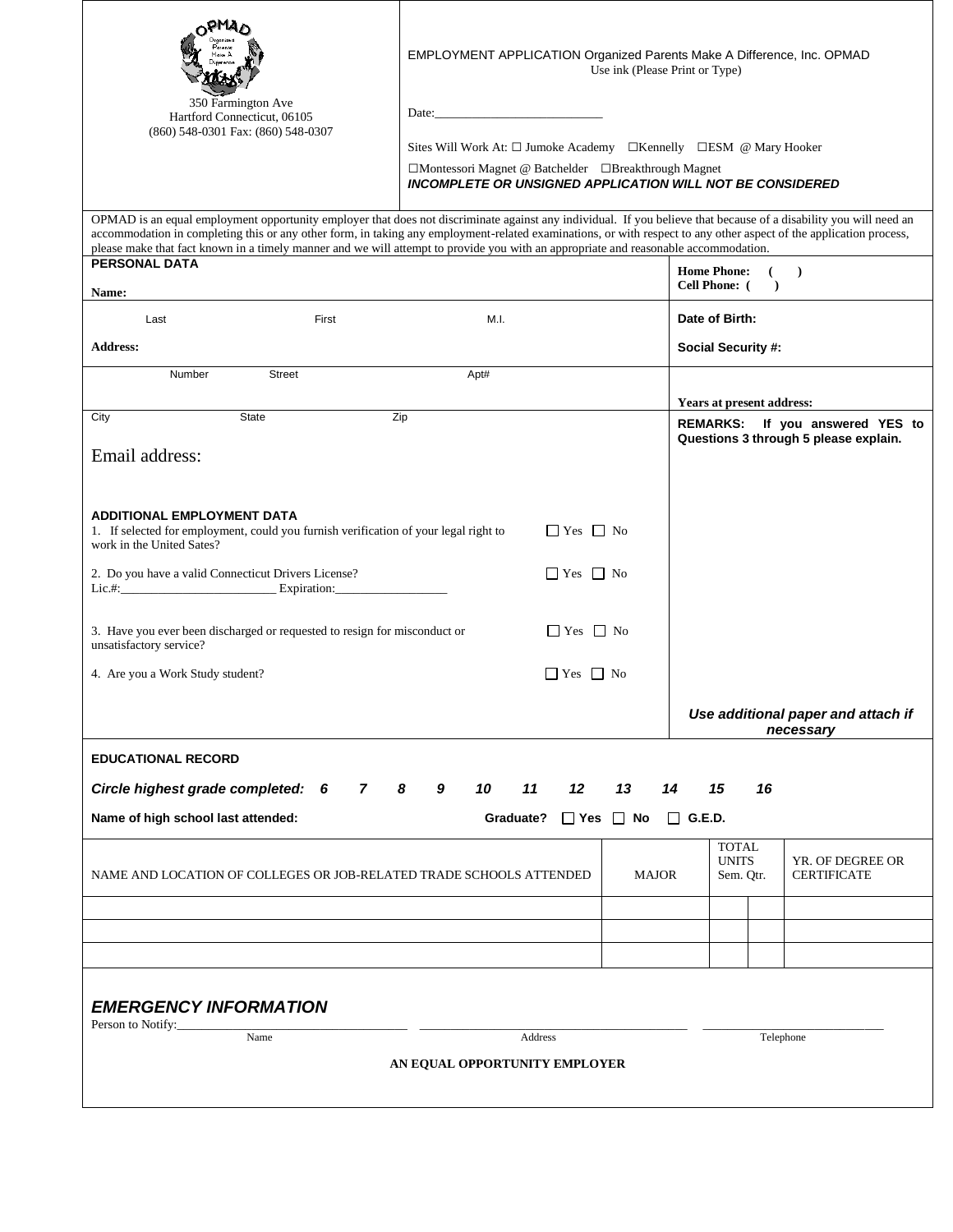|                                |     |                                                                                           | <b>Computer Skills:</b>                                                                                                                                                                                                                                                                                                                                                                                                                                                                                                                                                                                                                                                                                                                                            | <b>FOREIGN LANGUAGE:</b>          |                  |                                   |       |       |  |  |  |  |
|--------------------------------|-----|-------------------------------------------------------------------------------------------|--------------------------------------------------------------------------------------------------------------------------------------------------------------------------------------------------------------------------------------------------------------------------------------------------------------------------------------------------------------------------------------------------------------------------------------------------------------------------------------------------------------------------------------------------------------------------------------------------------------------------------------------------------------------------------------------------------------------------------------------------------------------|-----------------------------------|------------------|-----------------------------------|-------|-------|--|--|--|--|
|                                |     |                                                                                           | Software Programs:                                                                                                                                                                                                                                                                                                                                                                                                                                                                                                                                                                                                                                                                                                                                                 | Language:                         |                  | Read                              | Write | Speak |  |  |  |  |
| Parents                        |     | Types of Computers:                                                                       |                                                                                                                                                                                                                                                                                                                                                                                                                                                                                                                                                                                                                                                                                                                                                                    |                                   |                  |                                   |       |       |  |  |  |  |
|                                |     | DATE. (add additional page if necessary)<br>You may attach additional pages if necessary. | PLEASE LIST ALL CHILD DEVELOPMENT CLASSES THAT YOU HAVE COMPLETED OR ENROLLED IN TO<br>Work History Begin with your most recent Job. List all jobs and any periods of unemployment in the past ten years. Include any military service. Also, list any<br>jobs you held more than ten years ago which relate to the duties or qualifications of the job for which you are applying. Be sure to include the<br>number of hours per week that you worked. You may also list any volunteer experience, which relates to the job(s) for which you are applying.                                                                                                                                                                                                        |                                   |                  |                                   |       |       |  |  |  |  |
| FROM: Mo.                      | Yr. | Your Title:                                                                               | No. Supervised:                                                                                                                                                                                                                                                                                                                                                                                                                                                                                                                                                                                                                                                                                                                                                    | Name of Present or Last Employer: |                  |                                   |       |       |  |  |  |  |
| To:<br>Mo.                     | Yr. | <b>Your Duties:</b>                                                                       |                                                                                                                                                                                                                                                                                                                                                                                                                                                                                                                                                                                                                                                                                                                                                                    | Address:                          |                  |                                   |       |       |  |  |  |  |
| Salary Per Month               |     |                                                                                           |                                                                                                                                                                                                                                                                                                                                                                                                                                                                                                                                                                                                                                                                                                                                                                    |                                   | City/Sate/Zip:   |                                   |       |       |  |  |  |  |
| Hours Per Week                 |     |                                                                                           |                                                                                                                                                                                                                                                                                                                                                                                                                                                                                                                                                                                                                                                                                                                                                                    |                                   |                  | Supervisor's Name & Title:        |       |       |  |  |  |  |
| Reason for Leaving:            |     |                                                                                           |                                                                                                                                                                                                                                                                                                                                                                                                                                                                                                                                                                                                                                                                                                                                                                    |                                   | Telephone:       |                                   |       |       |  |  |  |  |
| FROM: Mo.                      | Yr. | Your Title:                                                                               | No. Supervised:                                                                                                                                                                                                                                                                                                                                                                                                                                                                                                                                                                                                                                                                                                                                                    | Name of Present or Last Employer: |                  |                                   |       |       |  |  |  |  |
| Mo.<br>To:                     | Yr. | Your Duties:                                                                              | Address:                                                                                                                                                                                                                                                                                                                                                                                                                                                                                                                                                                                                                                                                                                                                                           |                                   |                  |                                   |       |       |  |  |  |  |
| Salary Per Month               |     |                                                                                           |                                                                                                                                                                                                                                                                                                                                                                                                                                                                                                                                                                                                                                                                                                                                                                    |                                   | City/Sate/Zip:   |                                   |       |       |  |  |  |  |
| Hours Per Week                 |     |                                                                                           |                                                                                                                                                                                                                                                                                                                                                                                                                                                                                                                                                                                                                                                                                                                                                                    |                                   |                  | Supervisor's Name & Title:        |       |       |  |  |  |  |
| Reason for Leaving:            |     |                                                                                           |                                                                                                                                                                                                                                                                                                                                                                                                                                                                                                                                                                                                                                                                                                                                                                    |                                   | Telephone:       |                                   |       |       |  |  |  |  |
| FROM: Mo.                      | Yr. | Your Title:<br>No. Supervised:                                                            |                                                                                                                                                                                                                                                                                                                                                                                                                                                                                                                                                                                                                                                                                                                                                                    |                                   |                  | Name of Present or Last Employer: |       |       |  |  |  |  |
| To:<br>Mo.                     | Yr. | Your Duties:                                                                              |                                                                                                                                                                                                                                                                                                                                                                                                                                                                                                                                                                                                                                                                                                                                                                    | Address:                          |                  |                                   |       |       |  |  |  |  |
| Salary Per Month               |     |                                                                                           |                                                                                                                                                                                                                                                                                                                                                                                                                                                                                                                                                                                                                                                                                                                                                                    | City/Sate/Zip:                    |                  |                                   |       |       |  |  |  |  |
| Hours Per Week                 |     |                                                                                           |                                                                                                                                                                                                                                                                                                                                                                                                                                                                                                                                                                                                                                                                                                                                                                    |                                   |                  | Supervisor's Name & Title:        |       |       |  |  |  |  |
| Reason for Leaving:            |     |                                                                                           |                                                                                                                                                                                                                                                                                                                                                                                                                                                                                                                                                                                                                                                                                                                                                                    |                                   |                  | Telephone:                        |       |       |  |  |  |  |
| Comment:                       |     |                                                                                           | May we contact your present and/or previous employer and references for a reference?                                                                                                                                                                                                                                                                                                                                                                                                                                                                                                                                                                                                                                                                               | Yes                               | $\overline{N_0}$ |                                   |       |       |  |  |  |  |
| <b>REFERENCES</b>              |     |                                                                                           |                                                                                                                                                                                                                                                                                                                                                                                                                                                                                                                                                                                                                                                                                                                                                                    |                                   |                  |                                   |       |       |  |  |  |  |
| Name                           |     | Address                                                                                   |                                                                                                                                                                                                                                                                                                                                                                                                                                                                                                                                                                                                                                                                                                                                                                    | Telephone                         |                  | Occupation                        |       |       |  |  |  |  |
|                                |     |                                                                                           |                                                                                                                                                                                                                                                                                                                                                                                                                                                                                                                                                                                                                                                                                                                                                                    |                                   |                  |                                   |       |       |  |  |  |  |
|                                |     |                                                                                           |                                                                                                                                                                                                                                                                                                                                                                                                                                                                                                                                                                                                                                                                                                                                                                    |                                   |                  |                                   |       |       |  |  |  |  |
|                                |     |                                                                                           | I HEREBY CERTIFY That all statements made hereon are true and correct to the best of my knowledge and authorize investigation for all statements<br>herein recorded. Further, I understand that any false statements made may be cause for non-employment or for dismissal. If employed. I release and hold<br>harmless all persons and organizations providing any information, reference, or data to be utilized by OPMAD to determine my qualifications for<br>employment. I hereby authorize the release of any and all such information, reference and data. A photocopy of this authorization may be considered as an<br>original for this purpose. I agree that if employed, I will abide by all policies and procedures established by the administration. |                                   |                  |                                   |       |       |  |  |  |  |
| Date available for employment: |     |                                                                                           | Signature of applicant:                                                                                                                                                                                                                                                                                                                                                                                                                                                                                                                                                                                                                                                                                                                                            |                                   |                  |                                   | Date: |       |  |  |  |  |
|                                |     |                                                                                           | AN EQUAL OPPORTUNITY EMPLOYER                                                                                                                                                                                                                                                                                                                                                                                                                                                                                                                                                                                                                                                                                                                                      |                                   |                  |                                   |       |       |  |  |  |  |

NOTICE: Employment with OPMAD does NOT occur until the Executive Director approves a formal document appointing the job applicant to a position following successful completion of the employment procedures. Until the formal appointment is approved, any offer of **Employment may be withdrawn.**